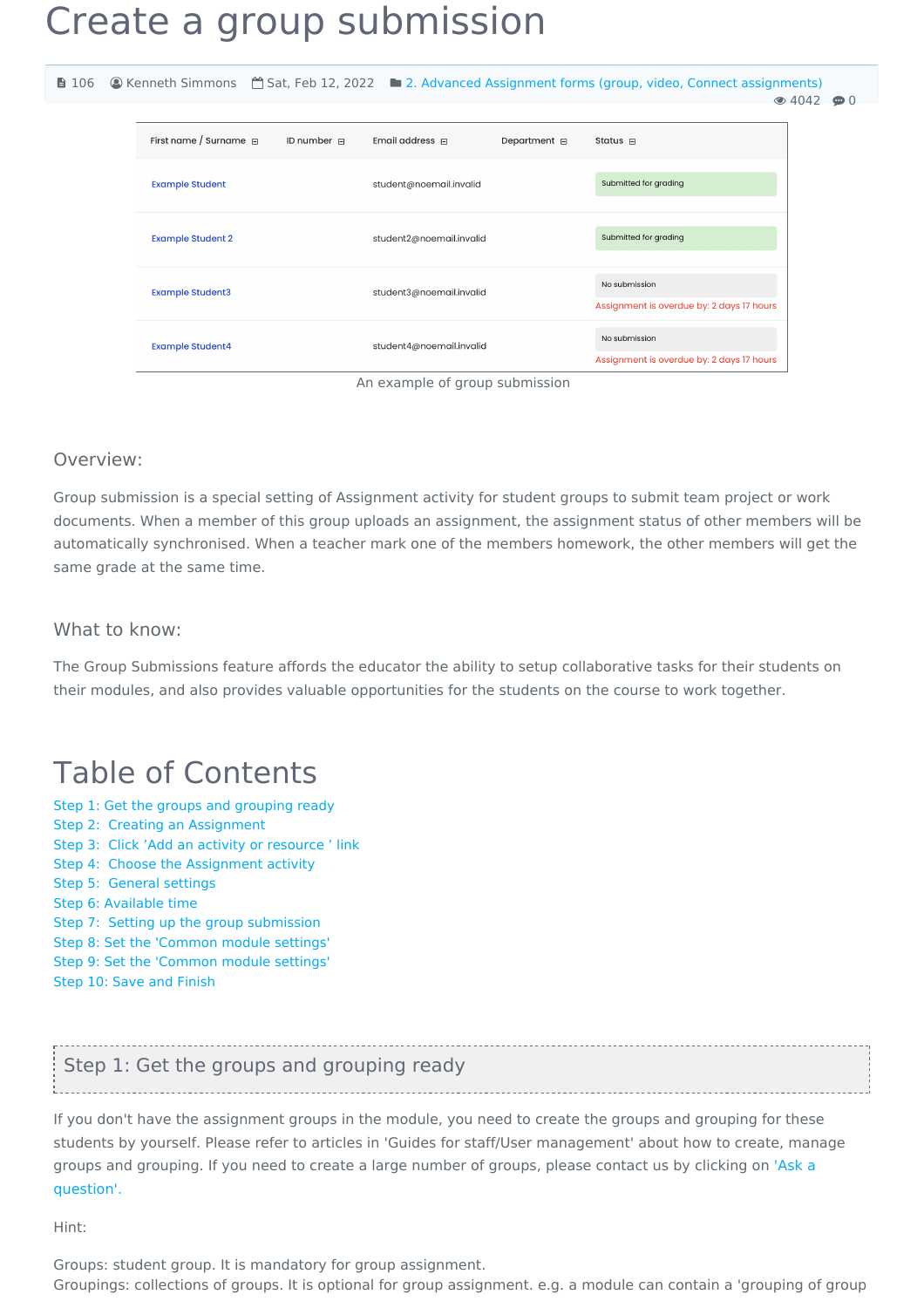project' and a 'grouping of tutorial'. 'grouping of group project' contains a number of groups for student group work, and 'grouping of tutorial' contains a number of groups for tutorial.

Be aware not to delete or make changes to any existing groups in your module in case you may change the previous data of student's learning such as attendance.

| Groupings<br>Groups<br>Overview |                                                                    |                     |                           |
|---------------------------------|--------------------------------------------------------------------|---------------------|---------------------------|
| Groupings                       |                                                                    |                     |                           |
| Grouping                        | Groups                                                             | Activities          | Edit                      |
| grouping for final project      | Student group 1, Student group 2, Student group 3                  | $\circ$             | ٠<br>$\frac{9}{40}$       |
| grouping for group submission   | Student group 3, Student group 4, Student group 5, Student group 6 | $\mathsf{O}\xspace$ | ۰<br>۰<br>ٷ               |
| grouping for video assignment   | Student group 3, Student group 4                                   | 0                   | ۰<br>û<br>$\frac{2}{100}$ |
| Create grouping                 |                                                                    |                     |                           |

#### <span id="page-1-0"></span>Step 2: Creating an Assignment

Click the 'Turn editing on' button displayed near the upper right of the module area/course.

| $=$                    | XJTLU   LEARNING MALL                                                                                                                 | Need help?<br>Q | ⊙ | English (en) +<br>△                    |
|------------------------|---------------------------------------------------------------------------------------------------------------------------------------|-----------------|---|----------------------------------------|
|                        | Dashboard - My courses - Sample module area<br>Sample module area                                                                     |                 |   | Turn editing on<br>×.<br>$\rightarrow$ |
|                        | Welcome!                                                                                                                              |                 |   | <b>Utilities</b><br><b>Statistics</b>  |
| ।∋                     | Module handbook and other important resources<br>This folder provides access to the module handbook and other<br>important resources. |                 |   |                                        |
| $\boxdot_{\mathtt{g}}$ | Announcements<br>Keep up-to-date with important module news and announcements.                                                        |                 |   | <b>More details</b>                    |

<span id="page-1-1"></span>

| Step 3: Click 'Add an activity or resource 'link |  |
|--------------------------------------------------|--|
|                                                  |  |

1. When editing mode is turned on, navigate to the section where you want to add the Assignment activity.

2. Next, click the 'Add an activity or resource' button displayed at the bottom of the section.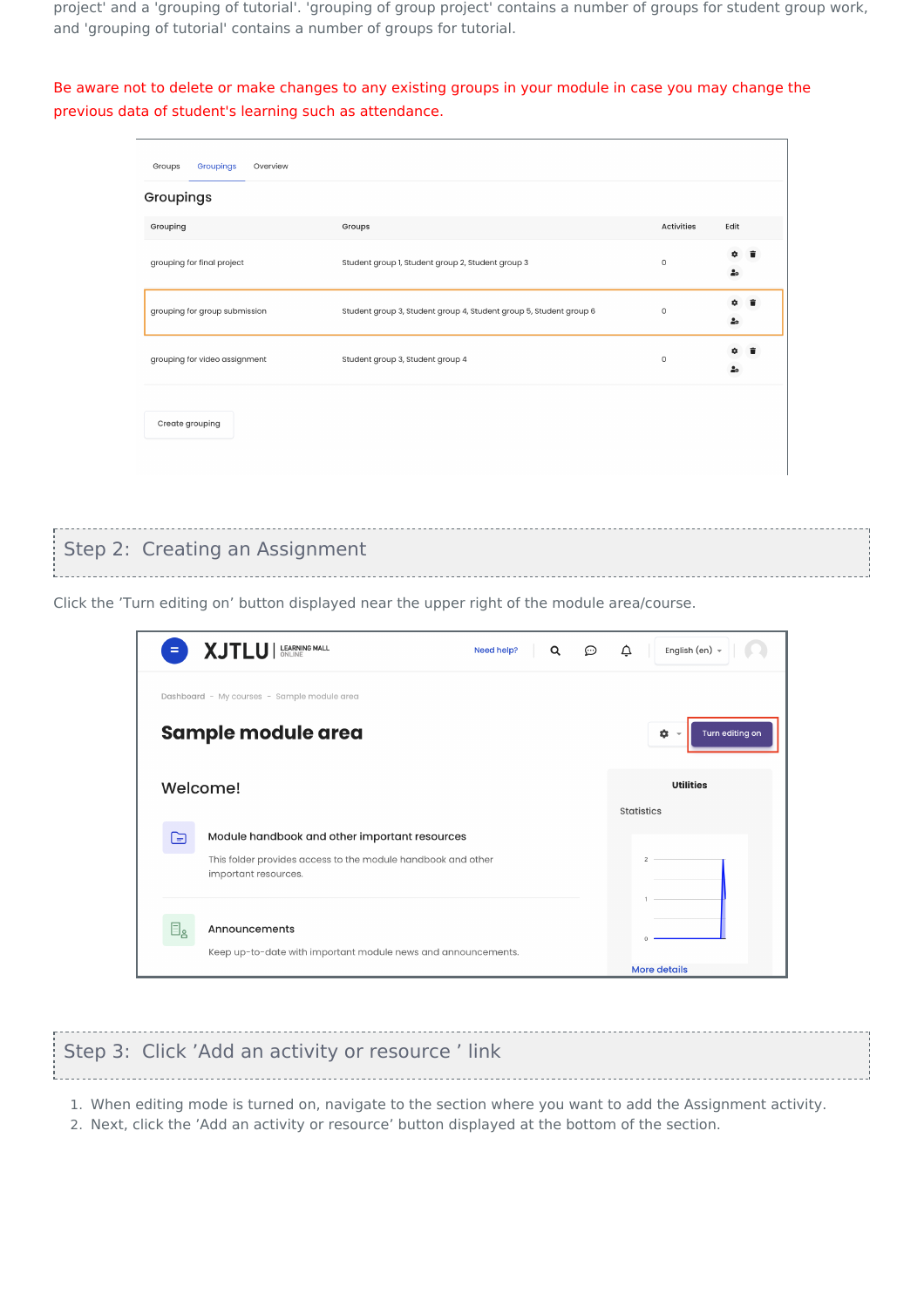| Edit $\sim$                               |
|-------------------------------------------|
| Topic 1 <b>⊘</b>                          |
| Add an activity or resource<br>$\boxplus$ |
|                                           |
|                                           |
| Edit -<br>Topic 2 <b>₫</b>                |
| Add an activity or resource<br>$\boxplus$ |
|                                           |
|                                           |

## <span id="page-2-0"></span>Step 4: Choose the Assignment activity

- 1. From the pop-up activity chooser window, locate and select the Assignment activity.
- 2. Click the 'Add' button at the end of the pop-up window.

| Ø            | Recommended<br>All                                                                                                                      |                                   |                                                               |                                                            |  |
|--------------|-----------------------------------------------------------------------------------------------------------------------------------------|-----------------------------------|---------------------------------------------------------------|------------------------------------------------------------|--|
| dit -<br>elc | =<br>$\qquad \qquad$<br>$\qquad \qquad - \qquad$<br>$\qquad \qquad$<br>$\qquad \qquad$<br>$-$<br><b>Adaptive Quiz</b><br>$\bullet$<br>☆ | ē<br>Assignment<br>$\bullet$<br>☆ | $\overset{\circ}{\mathbb{D}}$<br>Attendance<br>$\bullet$<br>☆ | $\boldsymbol{\Theta}$<br>BigBlueButtonBN<br>$\bullet$<br>☆ |  |
|              | 吗                                                                                                                                       | $\overline{\smile}$               |                                                               | $\equiv$                                                   |  |

## <span id="page-2-1"></span>Step 5: General settings

Put the name and description (optional) to this assignment,

| General           | $\Delta$                                                                                                                                                                                        |
|-------------------|-------------------------------------------------------------------------------------------------------------------------------------------------------------------------------------------------|
| Assignment name A |                                                                                                                                                                                                 |
|                   | $\equiv \mathbb{T} \cdot \blacktriangleleft \cdot B \text{ } I \text{ } \underline{U} \text{ } \equiv \exists \text{ } \equiv \text{ } \equiv \text{ } \equiv \text{ } \mathcal{O} \text{ } \&$ |
|                   |                                                                                                                                                                                                 |
| Description       |                                                                                                                                                                                                 |
|                   |                                                                                                                                                                                                 |
|                   | Display description on course page ②                                                                                                                                                            |

## <span id="page-2-2"></span>Step 6: Available time

- 
- 1. Allow submissions from: the start time to submit the assignment.
- 2. Due date: the deadline to submit the assignment. Students can still submit files, but it is regarded as late submission.
- 3. Cut-off date: students cannot submit files after this time.
- 4. Remind me to grade by: the time to remind teachers to grade submissions.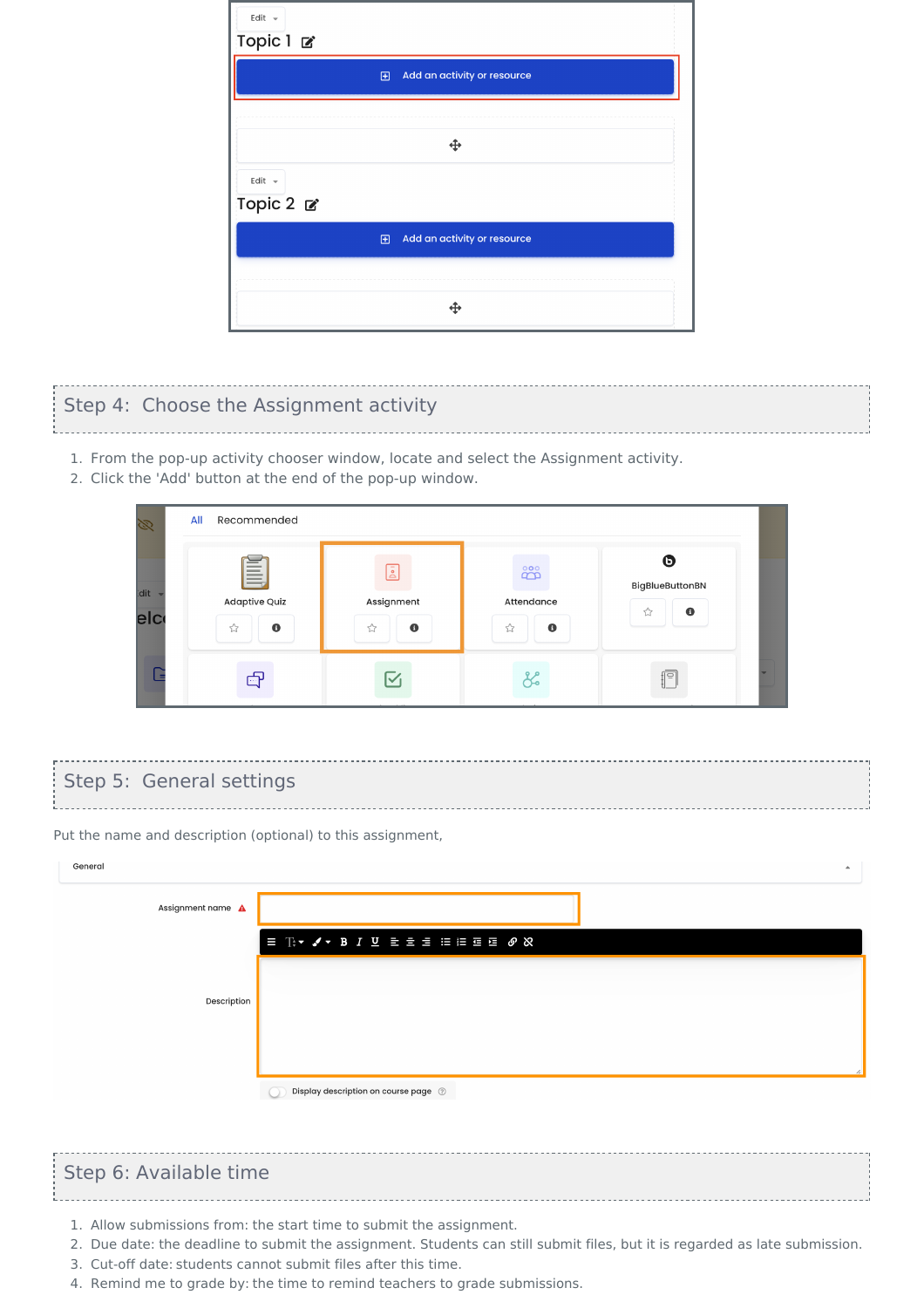| Availability                |                                       |                              |             |                         |                     |             |
|-----------------------------|---------------------------------------|------------------------------|-------------|-------------------------|---------------------|-------------|
| Allow submissions from (?)  | $24 \div$                             | August<br>$\Rightarrow$      | $2020 \div$ | $00 \div$               | 00<br>$\Rightarrow$ | Enable<br>画 |
| Due date $\circledcirc$     | $31 \div$                             | August<br>$\hat{\mathbf{v}}$ | $2020 \div$ | $00\,$<br>$\Rightarrow$ | 00<br>$\Rightarrow$ | Enable<br>画 |
| Cut-off date (?)            | $7\overline{ }$<br>$\hat{\mathbf{v}}$ | September $\div$             | $2020 \div$ | 00<br>$\Rightarrow$     | 00<br>$\Rightarrow$ | Enable<br>画 |
| Remind me to grade by $(?)$ | 7<br>$\Rightarrow$                    | September $\div$             | $2020 \div$ | $00\,$<br>$\Rightarrow$ | 00<br>$\Rightarrow$ | 曲<br>Enable |
|                             |                                       | Always show description 2    |             |                         |                     |             |

# <span id="page-3-0"></span>Step 7: Setting up the group submission

Under the 'Group submission settings',

- 1. Set 'Students submit in groups' to 'Yes'.
- 2. Then click 'Show more...' button

| Group submission settings      |                                        | $\blacktriangle$ |
|--------------------------------|----------------------------------------|------------------|
| Students submit in groups<br>つ | $\sqrt{NQ}$<br><b>Yes</b><br>Show more |                  |

# <span id="page-3-1"></span>Step 8: Set the 'Common module settings'

Then more settings appears.

In the box of 'Grouping for student groups', select the specific grouping if you need to use grouping. Otherwise, choose 'None'.

| Group submission settings                                             |                                                                                                        | ▲ |
|-----------------------------------------------------------------------|--------------------------------------------------------------------------------------------------------|---|
| Students submit in groups<br>⊘                                        | Yes $\div$                                                                                             |   |
| Require group to make<br>submission $\left  \right $ $\left  \right $ | No<br>$\Rightarrow$                                                                                    |   |
| Require all group members<br>submit (?)                               | No<br>$\Rightarrow$                                                                                    |   |
| Grouping for student groups<br>(?)                                    | V None<br>grouping for final project<br>grouping for group submission<br>grouping for video assignment |   |

# <span id="page-3-2"></span>Step 9: Set the 'Common module settings'

- 1. In 'Group mode', choose 'Separate groups'.
- 2. In 'Grouping', choose the target grouping if you need to use grouping. Otherwise leave it as 'None'.
- 3. Click the button 'Add group/grouping access restriction'.